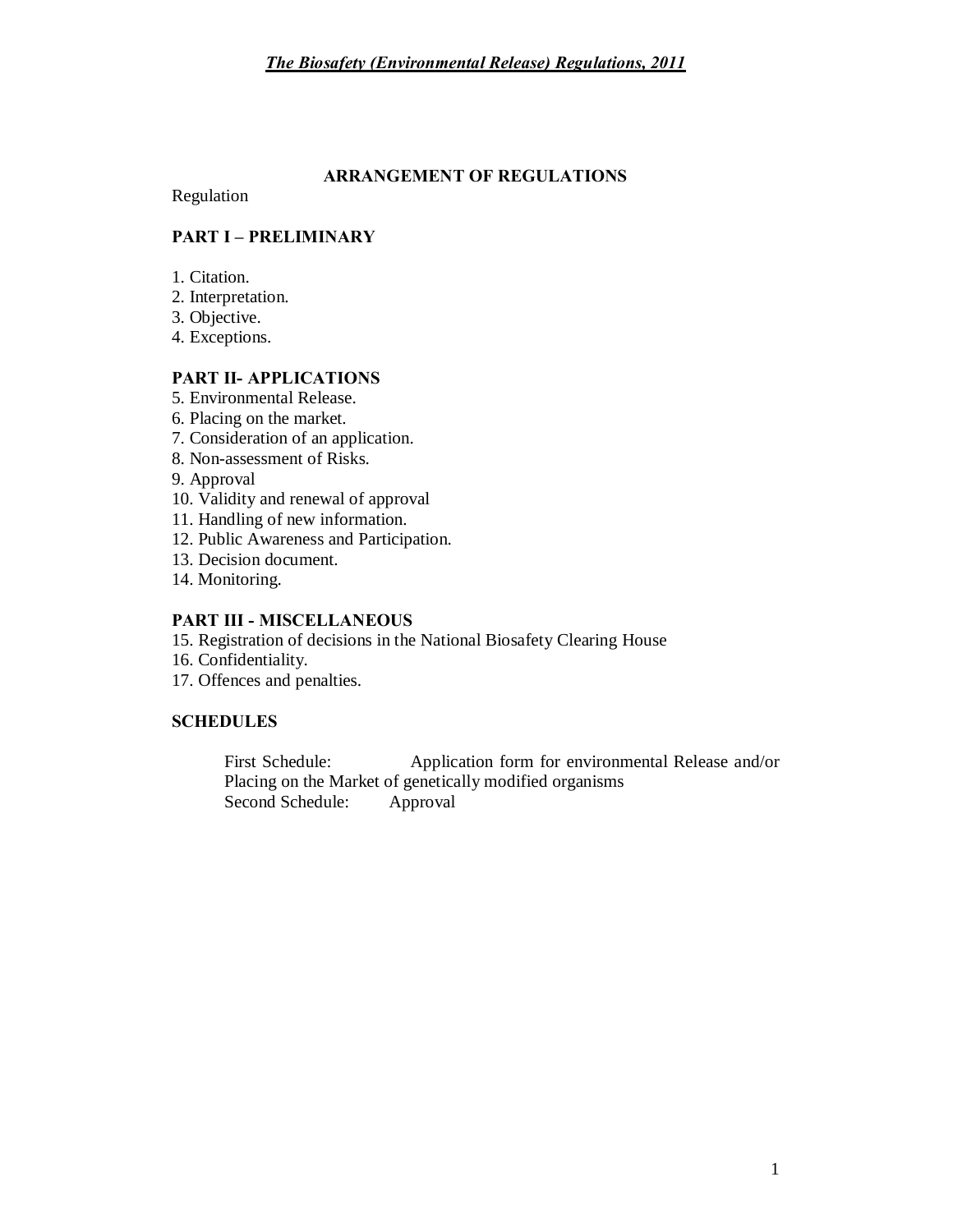#### **BIOSAFETY ACT** (No 2 of 2009)

## **THE BIOSAFETY (ENVIRONMENTAL RELEASE) REGULATIONS, 2011**

**IN EXERCISE** of the powers conferred by section 51 of the Biosafety Act, the Minister for Higher Education, Science and Technology makes the following Regulations -

# **THE BIOSAFETY (ENVIRONMENTAL RELEASE) REGULATIONS, 2011**

#### **PART I- PRELIMINARY**

| Citation.       | 1. These Regulations may be cited as the Biosafety (Environmental<br>Release) Regulations, 2011.                                                                                        |  |  |  |
|-----------------|-----------------------------------------------------------------------------------------------------------------------------------------------------------------------------------------|--|--|--|
| Interpretation. | 2. In these Regulations unless the context otherwise requires-                                                                                                                          |  |  |  |
|                 | implicant to these in person making an application pursuant to these<br>Regulations;                                                                                                    |  |  |  |
|                 | Authority means the National Biosafety Authority established<br>under section 5 of the Act;                                                                                             |  |  |  |
|                 | Biosafety Clearing-House omeans a mechanism for exchange of<br>scientific, technical, environmental and legal information and<br>experience with genetically modified organism;         |  |  |  |
|                 | environmental release means introduction into the environment of<br>a genetically modified organism for which an approval has been<br>granted in accordance with these Regulations and- |  |  |  |
|                 | (a) for which no specific containment measures are used to<br>limit their contact with and to provide a high level of safety<br>for the general population and the environment; and     |  |  |  |
|                 | (b) includes making genetically modified organisms available to<br>the public.                                                                                                          |  |  |  |
|                 | -genetically modified organismø means an organism that possesses a<br>novel combination of genetic material obtained through the use of<br>modern biotechnology techniques;             |  |  |  |
|                 | higher plants means plants, which belong to the taxonomic group<br>Spermatophytae (Gymnospermae and Angiospermae);                                                                      |  |  |  |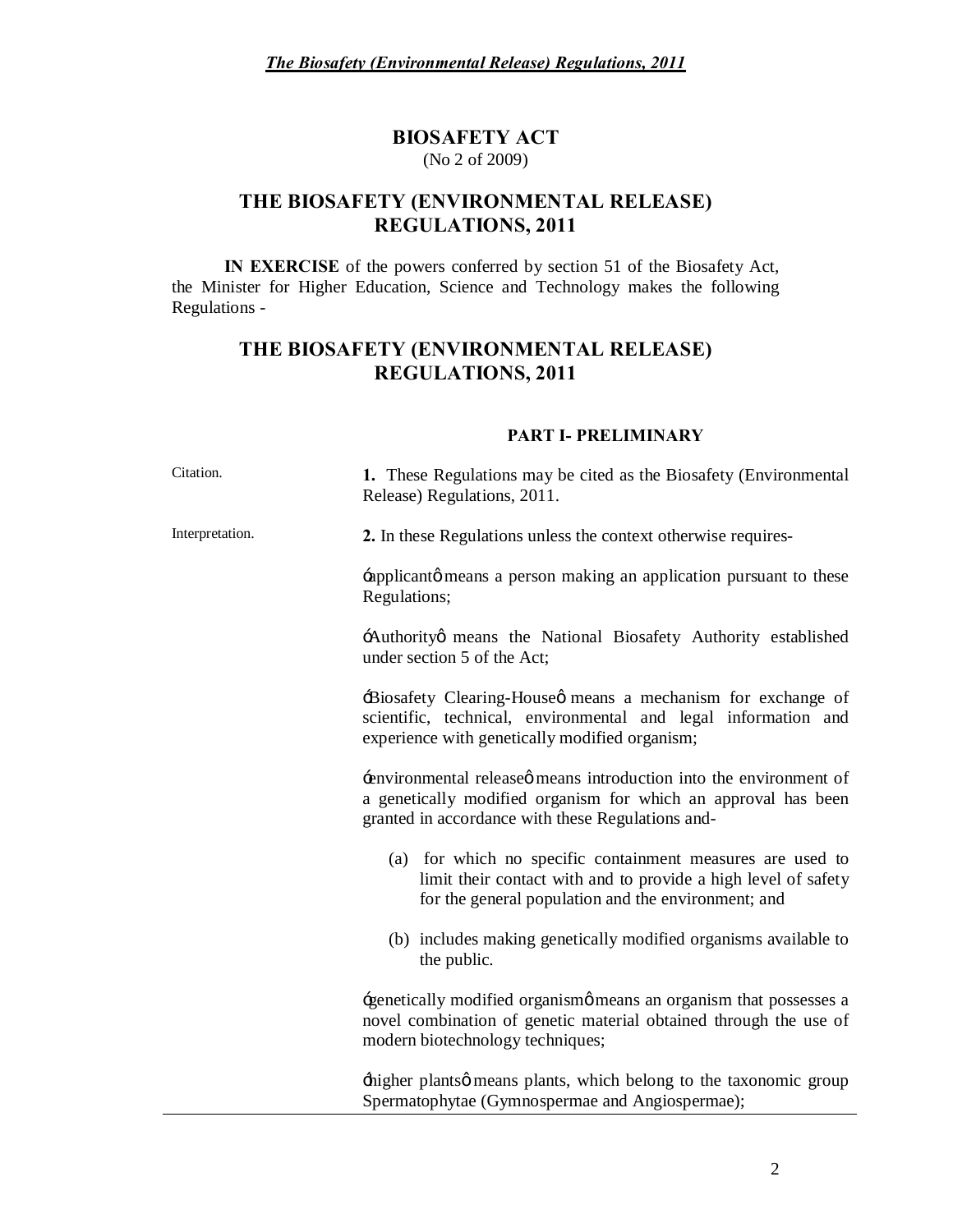+placing on the marketø means making a genetically modified organism available for sale;

'regulatory agency' means a regulatory agency as set out in the First Schedule to the Act, or such other agency as the Minister may, by order in the Gazette, determine.

'risk assessment' means the evaluation of risks to human and animal health and the environment, whether direct or indirect, immediate or delayed, which the environmental release or placing on the market of genetically modified organisms may pose and such evaluation is carried out in accordance with the Second Schedule to these Regulations and the Fifth Schedule to the Act;

\*screening for completenessø means the evaluation of an application to ensure that all the administrative as well as technical requirements are met.

| Objective.             | 3. The objective of these Regulations is to ensure that potential<br>adverse effects of genetically modified organism are addressed to<br>protect human health and the environment when conducting<br>environmental release. |
|------------------------|------------------------------------------------------------------------------------------------------------------------------------------------------------------------------------------------------------------------------|
| Exceptions.            | 4. These Regulations shall not apply to genetically modified<br>organisms that are pharmaceuticals for human use provided that their<br>environmental release is authorised by written law.                                  |
|                        | <b>PART II- APPLICATIONS</b>                                                                                                                                                                                                 |
| Environmental Release. | <b>5.</b> (1) A person shall not make an environmental release without the<br>written approval of the Authority.                                                                                                             |
|                        | (2) An application for environmental release shall be made to the<br>Authority in the form set out in Part A of the First Schedule to these<br>Regulations and shall be accompanied by-                                      |
|                        | (a) the prescribed fee; and                                                                                                                                                                                                  |
|                        | (b) where necessary, an additional risk assessment report.                                                                                                                                                                   |
|                        | (3) An applicant may-                                                                                                                                                                                                        |
|                        | (a) refer to data or results from an application previously<br>submitted by other applicants; or                                                                                                                             |
|                        | (b) submit additional information that the applicant considers<br>relevant;                                                                                                                                                  |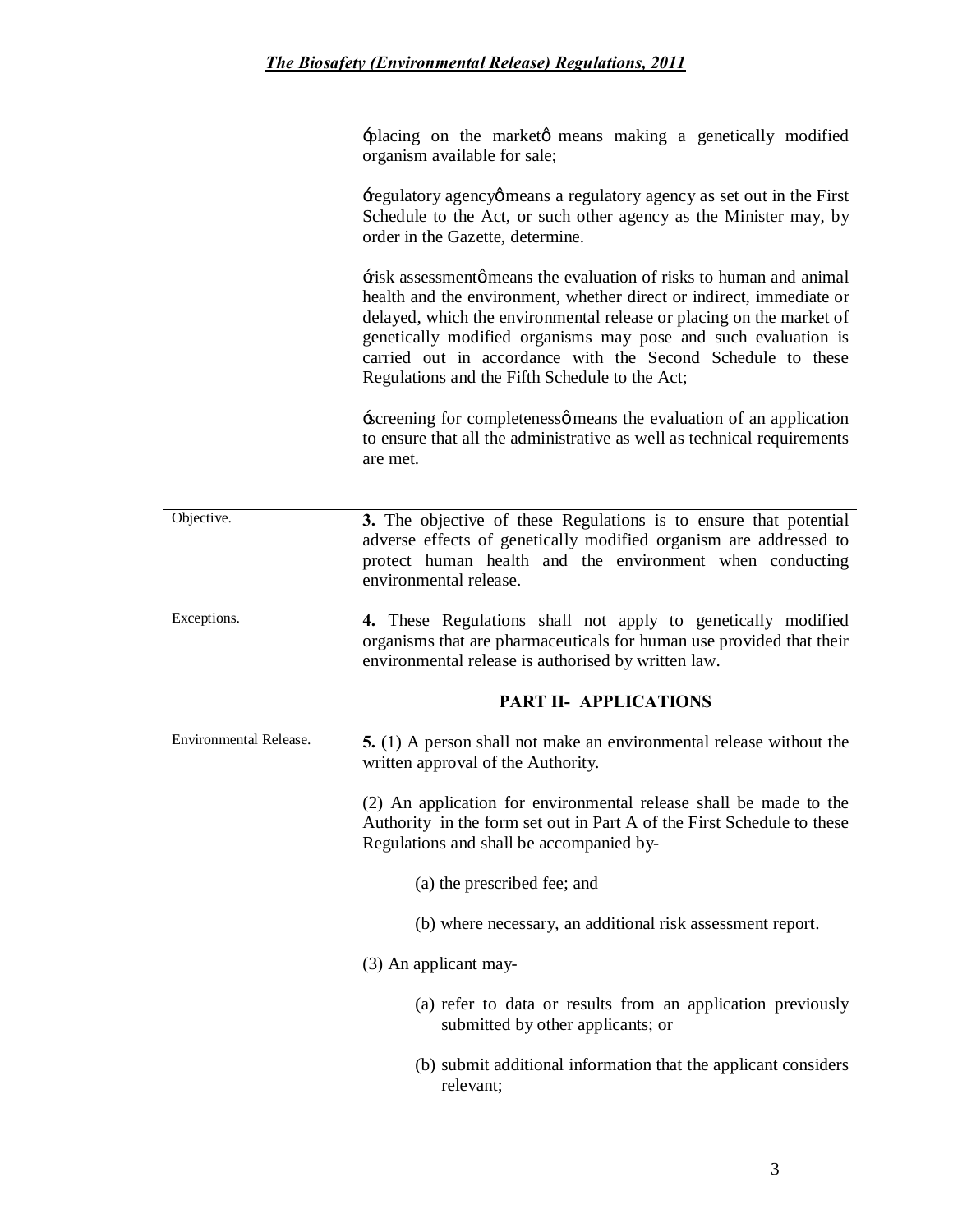provided that the information, data and results are non-confidential or such applicants have given their agreement in writing.

(4) The Authority may allow an application for release of the same genetically modified organism on the same site or on different sites for the same purpose and within a definite period to be made in a single application.

(5) Where the Authority, after a risk assessment, considers that it is necessary for the genetically modified organism to be subjected to contained use, the Authority shall communicate its decision to the applicant in writing and the provisions of the Contained Use Regulations shall apply.

(6) Where the application is for introduction into the environment of a genetically modified organism that is not locally developed, the Authority, after a risk assessment, may require that the applicant carries out field trials of the genetically modified organism and the provisions of the Contained Use Regulations shall apply.

(7) A person who contravenes sub- regulation (1) commits an offence.

Placing on the market. **6.** (1) A person shall not place on the market a genetically modified organism without the written approval of the Authority.

> (2) An application to place on the market a genetically modified organism shall be made to the Authority in the form set out in Part B of the First Schedule to these Regulations and shall be accompanied by-

- (a) the prescribed fee; and
- (b) where necessary, an additional risk assessment report.

(3) An applicant may-

- (c) refer to data or results from an application previously submitted by other applicants; or
- (d) submit additional information that the applicant considers relevant;

provided that the information, data and results are non-confidential or such applicants have given their agreement in writing.

(4) A person who contravenes sub-regulation (1) commits an offence.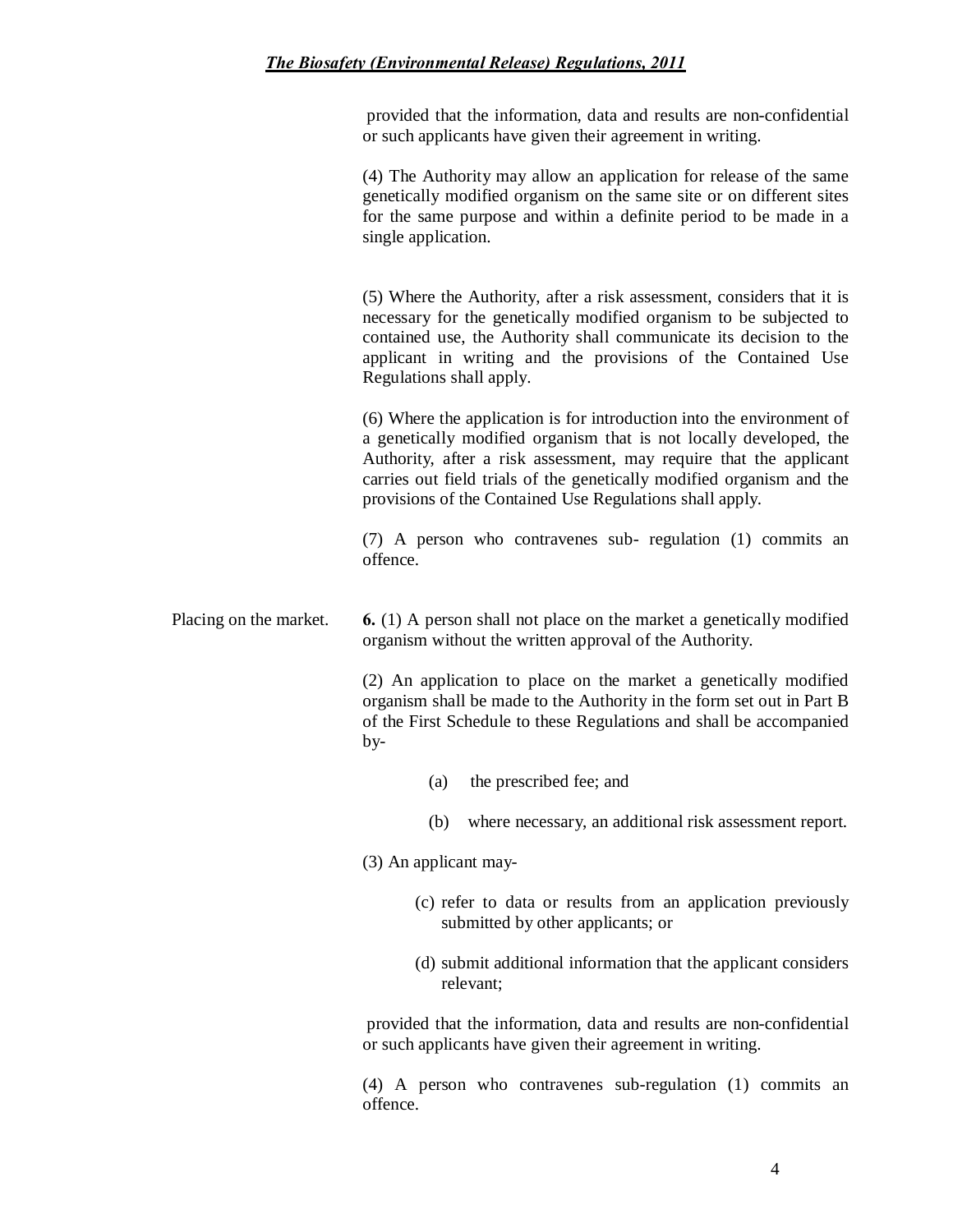|  | Consideration of an<br>application | 7. (1) Upon receiving an application, the Authority shall screen for<br>completeness and circulate to the relevant regulatory agencies for<br>further information, comments or reasoned objections.                                                |  |  |  |  |  |
|--|------------------------------------|----------------------------------------------------------------------------------------------------------------------------------------------------------------------------------------------------------------------------------------------------|--|--|--|--|--|
|  |                                    | (2) The Authority shall examine-                                                                                                                                                                                                                   |  |  |  |  |  |
|  |                                    | (a) the conformity of an application with the requirements of<br>these Regulations;                                                                                                                                                                |  |  |  |  |  |
|  |                                    | (b) the accuracy and completeness of the information given;                                                                                                                                                                                        |  |  |  |  |  |
|  |                                    | (c) the risk assessment submitted by the applicant; and                                                                                                                                                                                            |  |  |  |  |  |
|  |                                    | (d) the uses of the genetically modified organism.                                                                                                                                                                                                 |  |  |  |  |  |
|  |                                    | (3) The Authority shall within fourteen days of receipt of an<br>application from an applicant-                                                                                                                                                    |  |  |  |  |  |
|  |                                    | (a) forward the application to the relevant regulatory agency,<br>which may, within fourteen days, ; and                                                                                                                                           |  |  |  |  |  |
|  |                                    | (b) make available the application to the public who may,<br>within twenty one days,.                                                                                                                                                              |  |  |  |  |  |
|  |                                    | in writing submit comments on the application to the Authority.                                                                                                                                                                                    |  |  |  |  |  |
|  |                                    | (4) Where necessary, the Authority may ask the applicant to provide<br>further information.                                                                                                                                                        |  |  |  |  |  |
|  |                                    | (5) The Authority shall communicate its final decision within one<br>hundred and fifty days of receipt of the application but not earlier<br>than ninety days of such receipt.                                                                     |  |  |  |  |  |
|  |                                    | (6) For the purpose of calculating the periods, any period of time<br>during which the Authority is awaiting any further information that it<br>may have requested from the applicant shall not be taken into<br>account.                          |  |  |  |  |  |
|  | Non-assessment of risks.           | 8. The Authority may opt not to undertake risk assessment where it<br>determines that sufficient experience or information exists to<br>conclude that the environmental release of a genetically modified<br>organism does not pose a significant. |  |  |  |  |  |
|  | Approval.                          | <b>9.</b> (1) An approval for environmental release shall be in the form set<br>out in the Second Schedule to these Regulations.                                                                                                                   |  |  |  |  |  |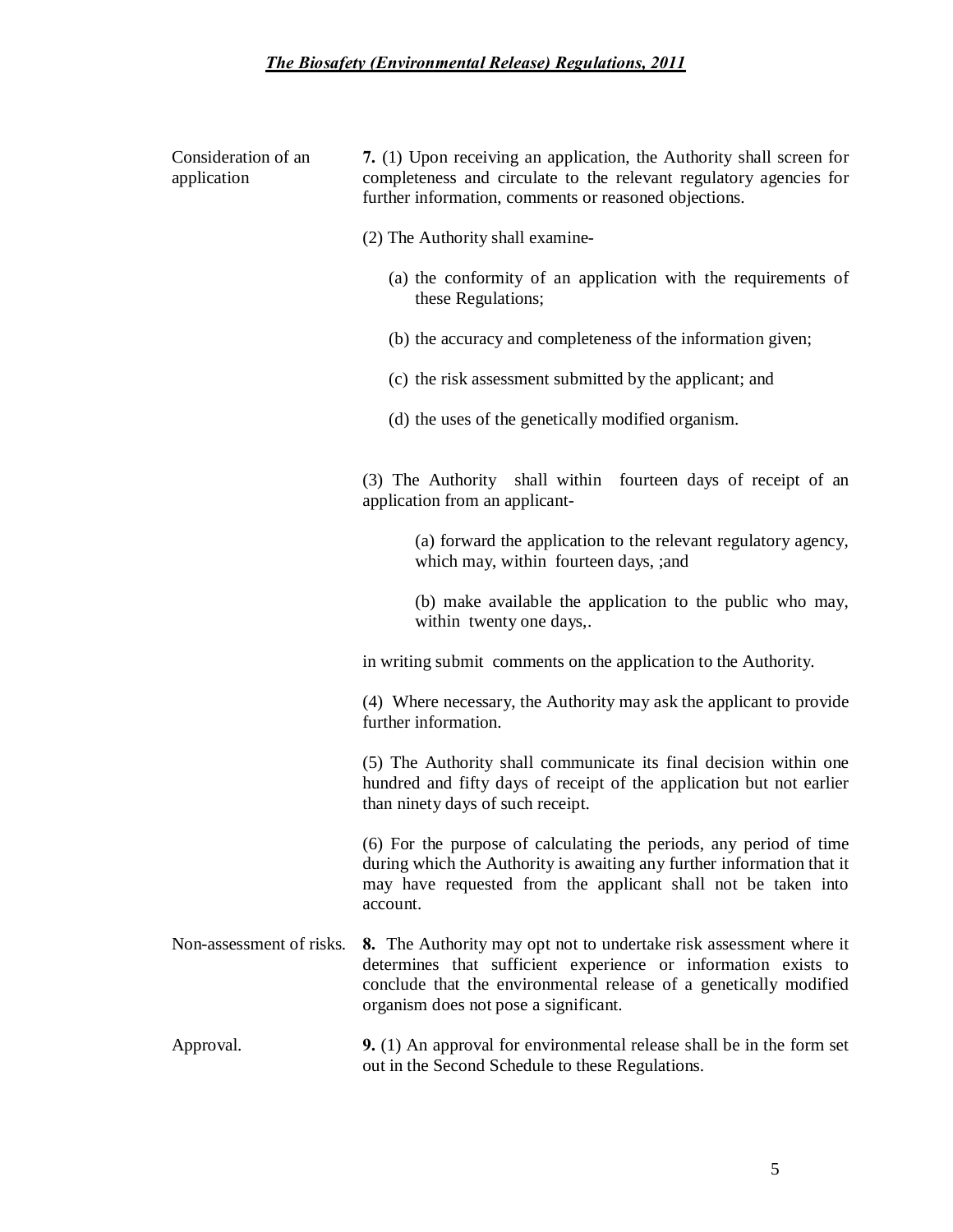(2) If information becomes available that an approved activity poses risk to human health or the environment, the Authority may amend or revoke the approval.

Validity and Renewal of **10.** (1) An approval granted under these Regulations shall be for a approval period not exceeding ten years.

> (2) At least nine months before the expiry of an approval a person intending to continue to release into the environment or place on the market genetically modified organisms shall submit an application for the renewal of an approval.

> (3) An application for renewal of an approval under these Regulations shall contain the information set out in the First Schedule to these Regulations and shall be accompanied by-

> > (a) a copy of the approval under regulation  $9(1)$ ;

(b) a report on the results of the monitoring which was carried out in accordance with these Regulations.;

(c) any new information which has become available with regard to the risks of the genetically modified organism to human health and the environment; and

(d) a proposal for amending or complementing the conditions of the original approval and any other conditions concerning future monitoring.

(4) The Authority shall consider an application for renewal within thirty days of receiving the application and may-

- (a) approve the application;
- (b) approve the application with conditions; or
- (c) reject the application stating the reasons for rejection.

(5) An applicant may continue under the conditions of approval granted under regulation 9 (1) until a final decision has been taken on the application for renewal.

- (6) An approval for renewal from the Authority shall be valid for a period of ten years.
- (7) Where a genetically modified organism has been released into the environment or placed on the market for twenty years with approval from the Authority, and the Authority establishes that monitoring data has no risk to human health and the environment, the genetically modified organism may continue to be released to the environment or placed on the market without further approval.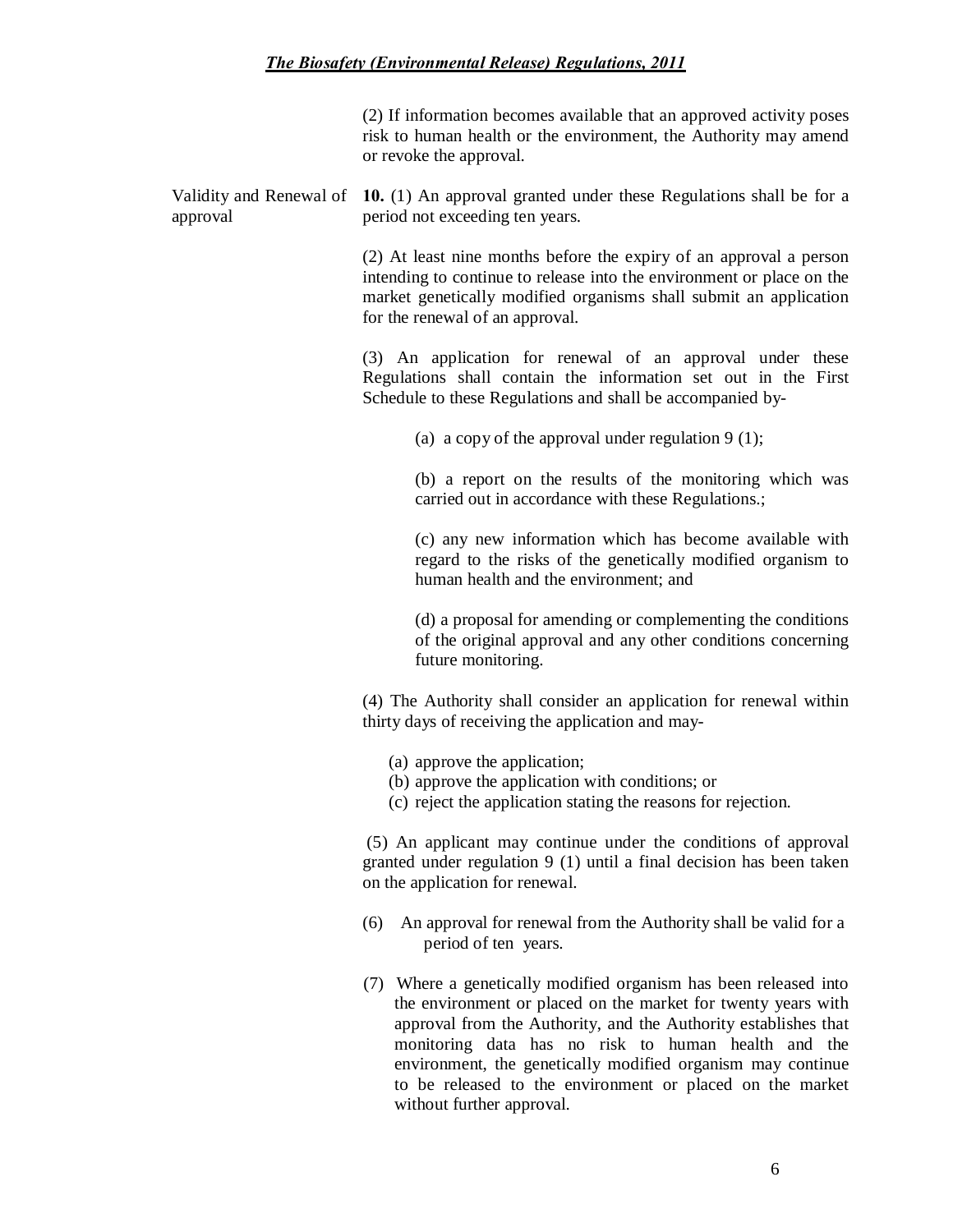| Handling of new<br>information        |                                                                                                                           | 11. (1) Where there are any changes to a genetically modified<br>organism or of a combination of genetically modified organisms as a<br>result of the environmental release which could have adverse effects<br>on human health and the environment after the Authority has given<br>its written approval, the applicant shall immediately- |
|---------------------------------------|---------------------------------------------------------------------------------------------------------------------------|---------------------------------------------------------------------------------------------------------------------------------------------------------------------------------------------------------------------------------------------------------------------------------------------------------------------------------------------|
|                                       |                                                                                                                           | (a) take the measures necessary to protect human health and<br>the environment;                                                                                                                                                                                                                                                             |
|                                       |                                                                                                                           | (b) inform the Authority in advance of any change or as soon<br>as the unintended change is known or the new information is<br>available; and                                                                                                                                                                                               |
|                                       |                                                                                                                           | (c) revise the measures specified in the<br>application or<br>approval.                                                                                                                                                                                                                                                                     |
|                                       |                                                                                                                           | (2) Where there are any changes to a genetically modified organism<br>or of a combination of genetically modified organisms as a result of<br>the environmental release which could have adverse effects on<br>human health and the environment after the Authority has given its<br>written approval the Authority-                        |
|                                       |                                                                                                                           | (a) shall evaluate such information and may make it<br>available to the public; and                                                                                                                                                                                                                                                         |
|                                       |                                                                                                                           | (b) may require the applicant to, modify the conditions of,<br>suspend or terminate the environmental release.                                                                                                                                                                                                                              |
| Public awareness and<br>Participation |                                                                                                                           | (1) The Authority shall promote public awareness and<br>12.<br>participation on the proposed environmental release.                                                                                                                                                                                                                         |
|                                       |                                                                                                                           | (2) In carrying out public awareness and participation, the Authority<br>shall publish guidance documents.                                                                                                                                                                                                                                  |
|                                       |                                                                                                                           | (3) The Authority shall;-<br>(a) by notice in the Gazette;<br>(b) in at least two newspapers of wide circulation; and<br>(c) on its website,                                                                                                                                                                                                |
|                                       | make available to the public, information on applications for<br>environmental release of genetically modified organisms. |                                                                                                                                                                                                                                                                                                                                             |
|                                       |                                                                                                                           | (4) Any person may submit written comments on the proposed<br>decisions for any application for placing a genetically modified                                                                                                                                                                                                              |

notice.

organism on the market within thirty days from the date of the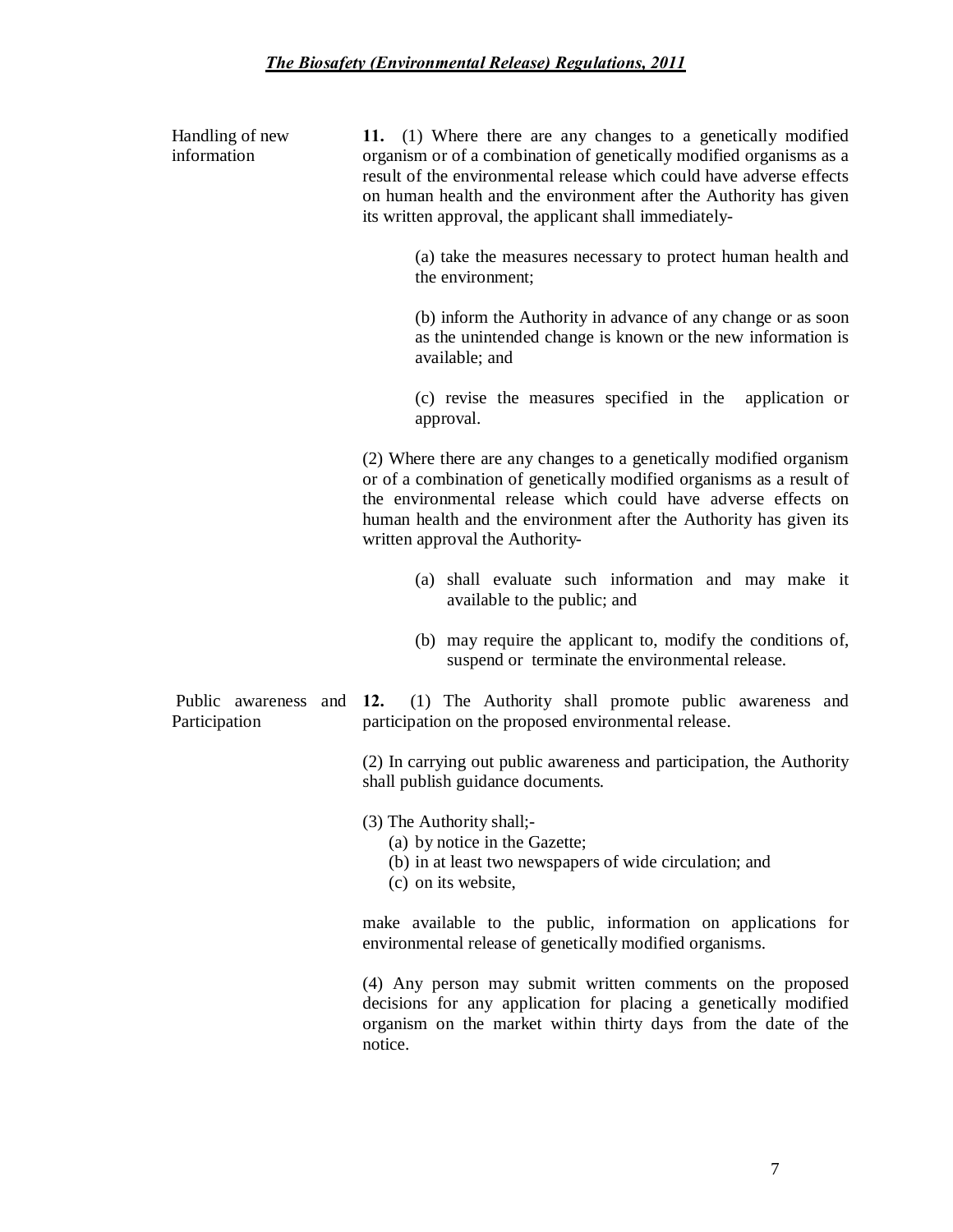| Decision document. |                    |  |  | 13. (1) The decision on the application shall be recorded in a |  |  |  |
|--------------------|--------------------|--|--|----------------------------------------------------------------|--|--|--|
|                    | decision document. |  |  |                                                                |  |  |  |

- (2)The decision document shall contain a statement to the proposed manner of the use, risk management and proposed requirements for monitoring and shall include the following information
- (a) identification of properties of a recipient that are important for the use of the genetically modified organism;
- (b) any known risks to health and the environment arising from the introduction of non-modified recipient into the environment or on the market;
- (c) description of results of genetic modification in genetically modified organism;
- (d) evaluation of the sufficiency of characterising genetic modification in the request to assess risks;
- (e) identification of risks to the health of humans, animals, plants and the environment that may arise from the use of genetically modified organism in comparison with the use of corresponding non-modified organism, based on the risk assessment conducted;

(f) a conclusion as to whether-

- (i) a genetically modified organism can be released into the environment or placed on the market, and under which conditions, or
- (ii) a genetically modified organism cannot be released into the environment or placed on the market, in which case the reasons shall be stated.

Monitoring. **14.** (1) A person granted an approval under these Regulations together with the relevant regulatory agency shall monitor and report the release in accordance with the approval.

> (2) A monitoring report shall be submitted to the Authority by the relevant regulatory agency.

> (3) The Authority shall ensure that all appropriate measures are taken to avoid adverse effects on the health of humans, animal and the environment, which might arise from the environmental release or the placing on the market of genetically modified organism.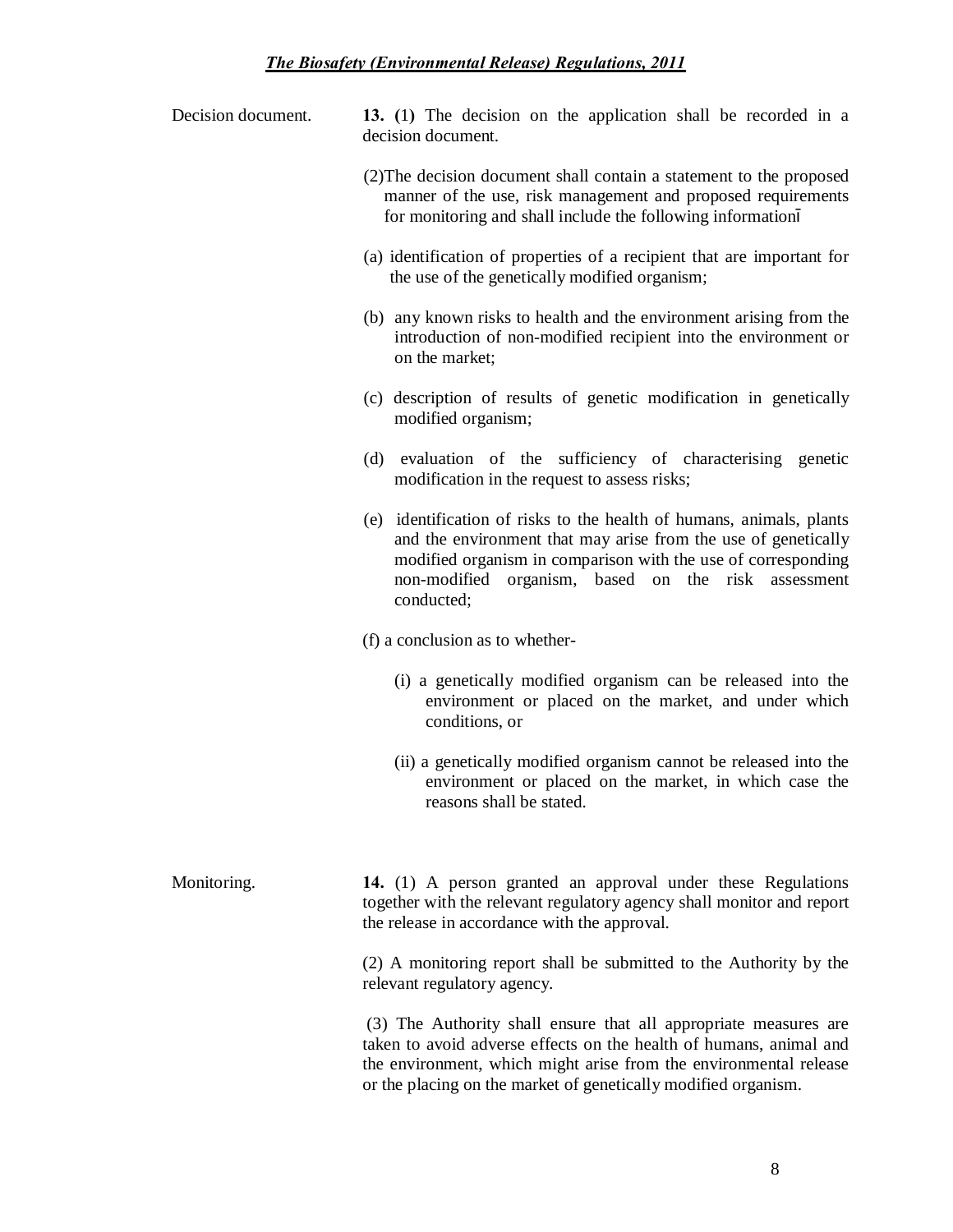(4) The Authority shall develop and issue an inspection manual and guidelines to ensure that the relevant regulatory agency organises inspections and other control measures as appropriate for purposes of compliance with this regulation.

(5) In the event of a release of a genetically modified organism or the placing on the market of a genetically modified organism for which no approval was granted, the Authority shall ensure that-

- (a) necessary measures are taken to terminate the release or placing on the market of the genetically modified organism;
- (b) remedial action is taken, if necessary; and
- (c) the public is informed and appropriately advised on such release or placing on the market.

#### **PART III- MISCELLANEOUS**

| Registration of decisions in<br>the<br>National<br>Biosafety<br>Clearing House. | 15. The Authority shall register all decisions made under these<br>Regulations in the National Biosafety Clearing House within thirty<br>days of making the decision.                                        |
|---------------------------------------------------------------------------------|--------------------------------------------------------------------------------------------------------------------------------------------------------------------------------------------------------------|
| Confidentiality.                                                                | 16. (1) The Authority shall not disclose to a third party any<br>confidential information exchanged under these Regulations and<br>shall protect Intellectual Property rights relating to the data received. |
|                                                                                 | (2) An applicant may indicate the information in the application<br>submitted under these Regulations, the disclosure of which might                                                                         |

harm his competitive position and which should be treated as confidential provided that an applicant shall give verifiable justification to show that the information is confidential.

(3) The Authority shall, after consultation with the applicant, decide which information may be kept confidential and shall inform the applicant of its decision provided that the following information shall not be considered as confidential-

- (a) name and address of the applicant;
- (b) general description of the genetically modified organism;
- (c) purpose of the release;
- (d) location of release and intended uses;
- (e) plans for monitoring of the genetically modified organism and for emergency response; and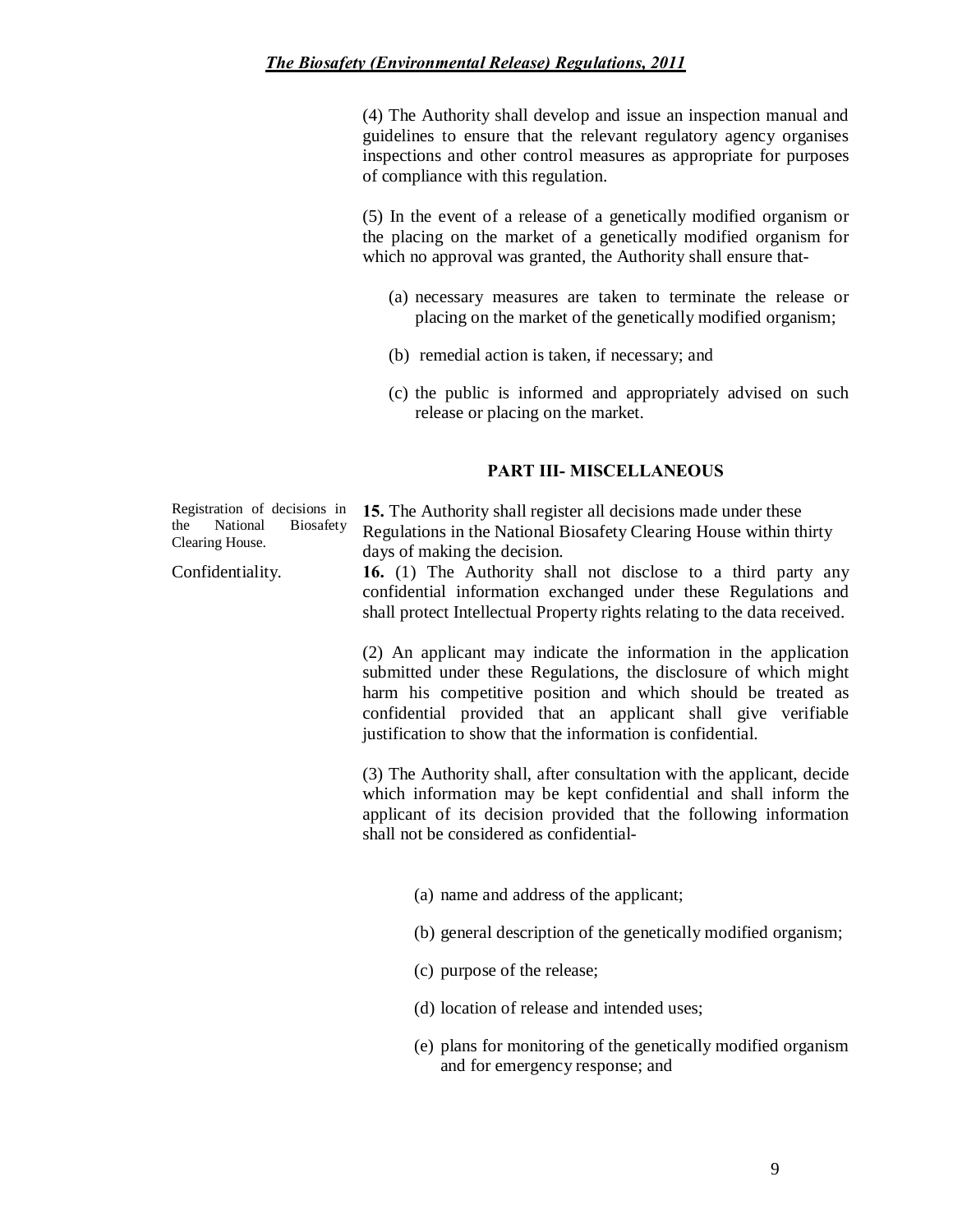(f) risk assessment report**.**

(4) If, an applicant withdraws an application, the Authority shall respect the confidentiality of the information supplied.

Offences and penalties **17**. A person who contravenes any of the provisions of these Regulation**s** commits an offence and is liable on conviction to a fine not exceeding twenty million shillings or to imprisonment for a term not exceeding ten years, or both.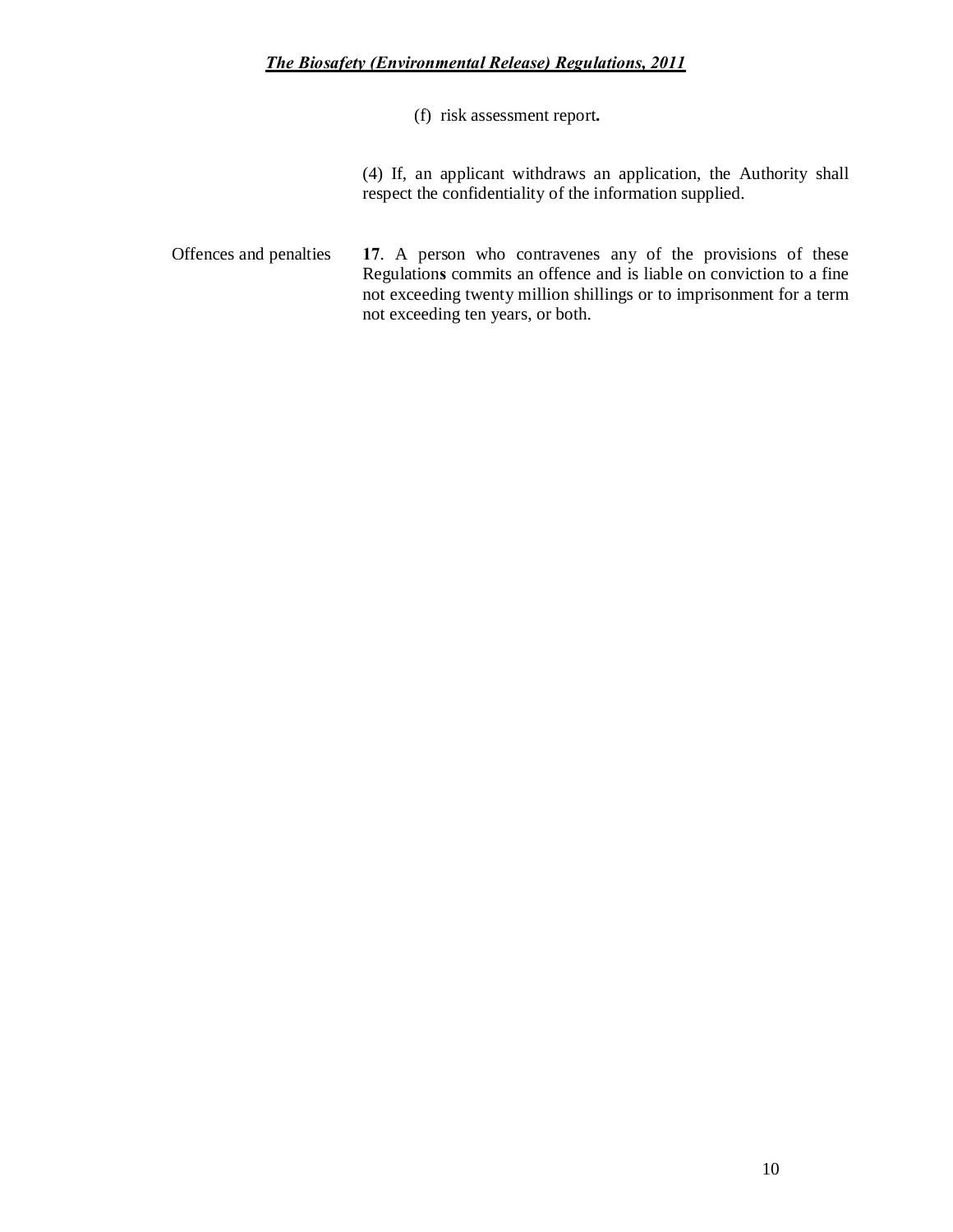### **FIRST SCHEDULE (r 5 (2), 6 (2))**

Part **A** of this schedule shall be filled by an Applicant making an application for either Environmental Release or Placing on the market of genetically modified organism(s), or both.

Part **A** and **B** of this schedule shall be filled by an Applicant making an application for Placing on the market of genetically modified organism(s).

This application form shall be accompanied by a declaration of correctness

### **APPLICATION FORM FOR ENVIRONMENTAL RELEASE AND /OR PLACING ON THE MARKET OF GENETICALLY MODIFIED ORGANISM(S)**

| <b>PARTA</b>                                                                                                                                                                                                                                                       |                                                      |  |  |
|--------------------------------------------------------------------------------------------------------------------------------------------------------------------------------------------------------------------------------------------------------------------|------------------------------------------------------|--|--|
| 1.0 General information                                                                                                                                                                                                                                            |                                                      |  |  |
| 1.1 Name of applicant<br>1.2 Physical Address                                                                                                                                                                                                                      |                                                      |  |  |
|                                                                                                                                                                                                                                                                    |                                                      |  |  |
| 1.3 Telephone                                                                                                                                                                                                                                                      | 1.4 Email                                            |  |  |
|                                                                                                                                                                                                                                                                    |                                                      |  |  |
| 1.5 Title of the Application                                                                                                                                                                                                                                       | 1.6 Application Type of                              |  |  |
|                                                                                                                                                                                                                                                                    | $\Box$ New                                           |  |  |
|                                                                                                                                                                                                                                                                    | Renewal                                              |  |  |
|                                                                                                                                                                                                                                                                    | 2.0 Information on the Genetically modified organism |  |  |
| 2.2 Transformation event<br>2.1 Name and identity of the genetically<br>modified organism<br>(Differences<br>between<br>the<br>biological<br>characteristics of the genetically modified<br>organism and those of the recipient organism<br>or parental organisms) |                                                      |  |  |
|                                                                                                                                                                                                                                                                    |                                                      |  |  |
| 2.3 Intellectual property ownership of the<br>2.4 Unique identifier for the genetically modified<br>organism if any<br>novel trait if any                                                                                                                          |                                                      |  |  |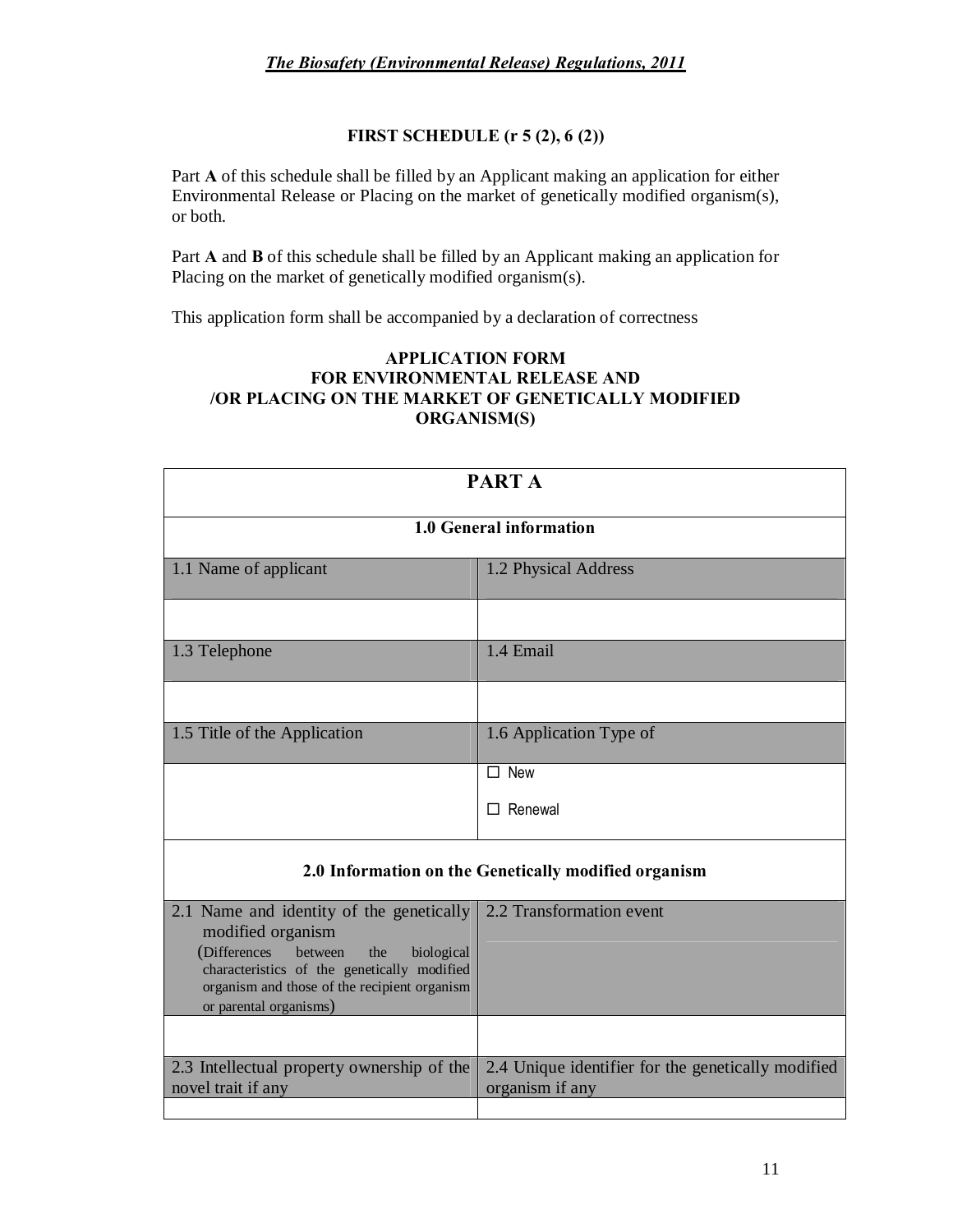| 2.5 Introduced or modified trait (Choose the trait from the following list)                                                                                                                 |                                                                                      |  |  |  |
|---------------------------------------------------------------------------------------------------------------------------------------------------------------------------------------------|--------------------------------------------------------------------------------------|--|--|--|
| 2.5.1 Abiotic environmental tolerance                                                                                                                                                       | 2.5.2 Altered growth, development and product                                        |  |  |  |
|                                                                                                                                                                                             | quality                                                                              |  |  |  |
| Altered photoperiod sensitivity                                                                                                                                                             | Altered ripening or flowering<br>Coloration                                          |  |  |  |
| Cold or heat tolerance                                                                                                                                                                      | Fertility restoration                                                                |  |  |  |
| Drought or water tolerance                                                                                                                                                                  | Growth rate or yield                                                                 |  |  |  |
| Other                                                                                                                                                                                       | Male sterility                                                                       |  |  |  |
|                                                                                                                                                                                             | Nutritional composition (including allergenicity)                                    |  |  |  |
|                                                                                                                                                                                             | Selectable marker genes and reporter genes<br>Uptake or degradation of environmental |  |  |  |
|                                                                                                                                                                                             | pollutants                                                                           |  |  |  |
|                                                                                                                                                                                             | Other growth, development and product quality                                        |  |  |  |
| 2.5.3 Chemical tolerance                                                                                                                                                                    | 2.5.4Medical products                                                                |  |  |  |
| Herbicide tolerance                                                                                                                                                                         | Animal vaccines                                                                      |  |  |  |
| Other chemical tolerance                                                                                                                                                                    | Development of transplant organs                                                     |  |  |  |
|                                                                                                                                                                                             | Production of pharmaceuticals                                                        |  |  |  |
|                                                                                                                                                                                             | Other medical products                                                               |  |  |  |
| 2.5.5 Pest resistance                                                                                                                                                                       | 2.5.6 Other ó specify                                                                |  |  |  |
| Bacterial resistance                                                                                                                                                                        |                                                                                      |  |  |  |
| Fungus resistance                                                                                                                                                                           |                                                                                      |  |  |  |
| Insect resistance                                                                                                                                                                           |                                                                                      |  |  |  |
| Nematode resistance                                                                                                                                                                         |                                                                                      |  |  |  |
| Virus resistance                                                                                                                                                                            |                                                                                      |  |  |  |
| Other pest resistance                                                                                                                                                                       |                                                                                      |  |  |  |
| 2.6 Technique used for modification. (Please select techniques used for the transformation)                                                                                                 |                                                                                      |  |  |  |
| Plasmid carried by <i>Agrobacterium</i>                                                                                                                                                     | <b>Biolistic methods</b>                                                             |  |  |  |
| tumefaciens                                                                                                                                                                                 | Osmotic shock                                                                        |  |  |  |
| Electric shock polarisation                                                                                                                                                                 |                                                                                      |  |  |  |
| Other-specify                                                                                                                                                                               |                                                                                      |  |  |  |
| 2.7 Description of gene modification                                                                                                                                                        |                                                                                      |  |  |  |
|                                                                                                                                                                                             |                                                                                      |  |  |  |
| 2.8 Summary of contained use and confined field trial data (provide information on key<br>results of trials at both contained level and confined field trials whether conducted in Kenya or |                                                                                      |  |  |  |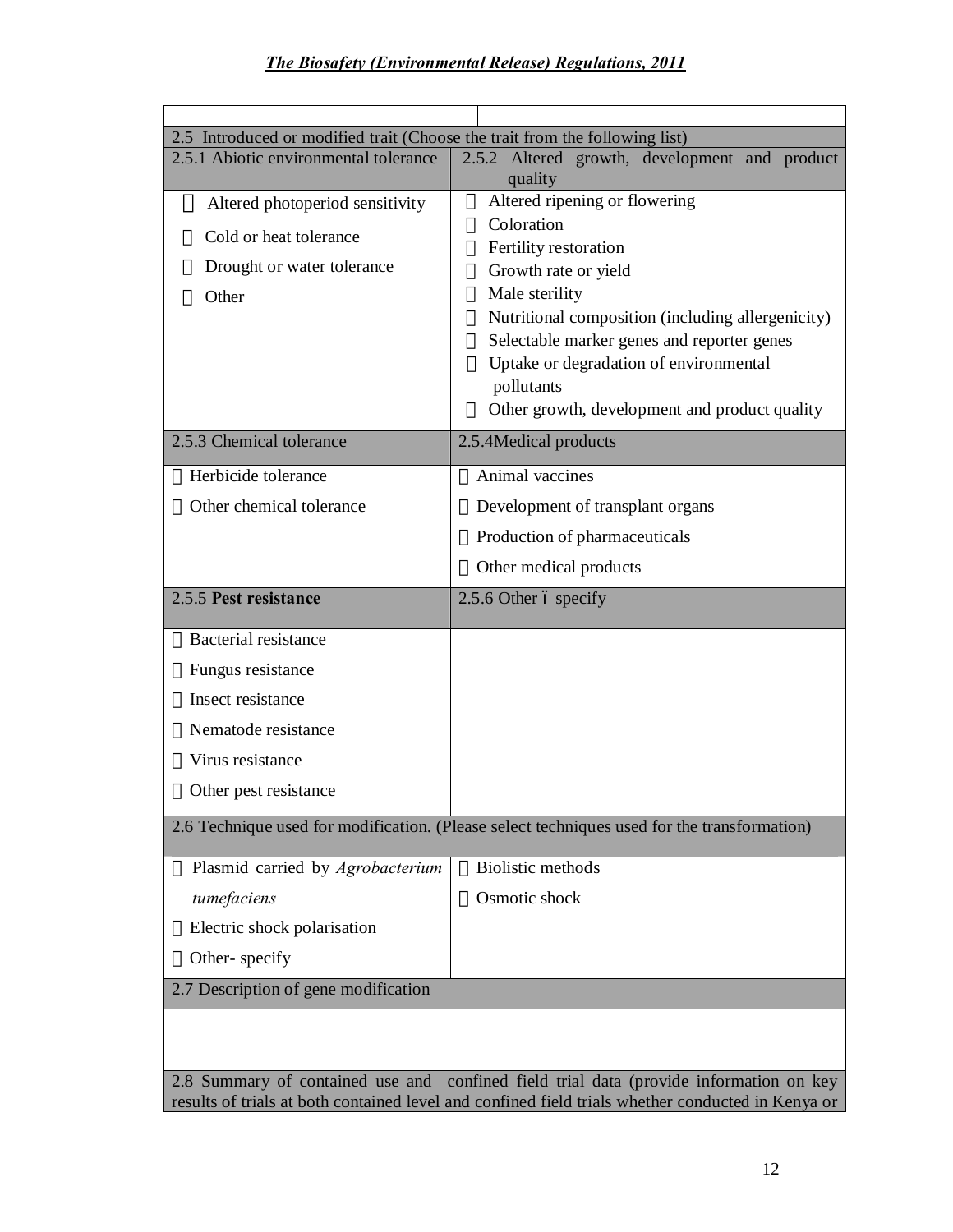| outside Kenya)                                                                                                                                                                                                       |                             |                                                                                                                                             |      |
|----------------------------------------------------------------------------------------------------------------------------------------------------------------------------------------------------------------------|-----------------------------|---------------------------------------------------------------------------------------------------------------------------------------------|------|
|                                                                                                                                                                                                                      |                             |                                                                                                                                             |      |
|                                                                                                                                                                                                                      |                             | 3.0 Characteristics of genetic modification                                                                                                 |      |
| 3.1 Vector characteristics                                                                                                                                                                                           |                             |                                                                                                                                             |      |
| $3.1.1$ vector(s) identity                                                                                                                                                                                           | $3.1.2$ source(s) or origin | 3.1.3 host range                                                                                                                            |      |
|                                                                                                                                                                                                                      |                             |                                                                                                                                             |      |
| 3.2 Insert or inserts<br>characteristics of the modification introduced)                                                                                                                                             |                             | (Genetic characteristics of the inserted nucleic acid and the function it specifies, and/or                                                 |      |
|                                                                                                                                                                                                                      |                             |                                                                                                                                             |      |
| 3.3 Description of phenotypic<br>characteristics (in particular any new<br>traits and characteristics which may<br>be expressed or no longer expressed)                                                              |                             | 3.4 Rate and level of expression of the new<br>genetic material. Method and sensitivity of<br>measurement                                   |      |
|                                                                                                                                                                                                                      |                             |                                                                                                                                             |      |
| 3.5 Activity of the expressed protein(s)                                                                                                                                                                             |                             |                                                                                                                                             |      |
|                                                                                                                                                                                                                      |                             |                                                                                                                                             |      |
|                                                                                                                                                                                                                      |                             | 3.6 Description of identification and detection techniques of the inserted sequence and vector                                              |      |
|                                                                                                                                                                                                                      |                             |                                                                                                                                             |      |
|                                                                                                                                                                                                                      |                             | 4.0 Recipient organism or parental organisms                                                                                                |      |
| 4.1 Taxonomic name/status of recipient<br>organism or parental organisms                                                                                                                                             |                             | 4.2 Common name of recipient organism or<br>parental organisms                                                                              |      |
|                                                                                                                                                                                                                      |                             |                                                                                                                                             |      |
| 4.3 Point of collection or acquisition of<br>parental organisms                                                                                                                                                      |                             | 4.4 Center(s) of origin of the recipient organism<br>or parental organisms<br>(Describe the exact location and<br>geographical coordinates) | give |
|                                                                                                                                                                                                                      |                             |                                                                                                                                             |      |
| 4.5 Center(s) of genetic diversity, if<br>known, of Centregs of genetic<br>Diversity, if known, of Recipient<br>organism or Parental organisms<br>(Describe the exact location and give<br>geographical coordinates) |                             | 4.6 Habitats where the recipient organism or<br>Parental organism may persist or proliferate                                                |      |
|                                                                                                                                                                                                                      |                             |                                                                                                                                             |      |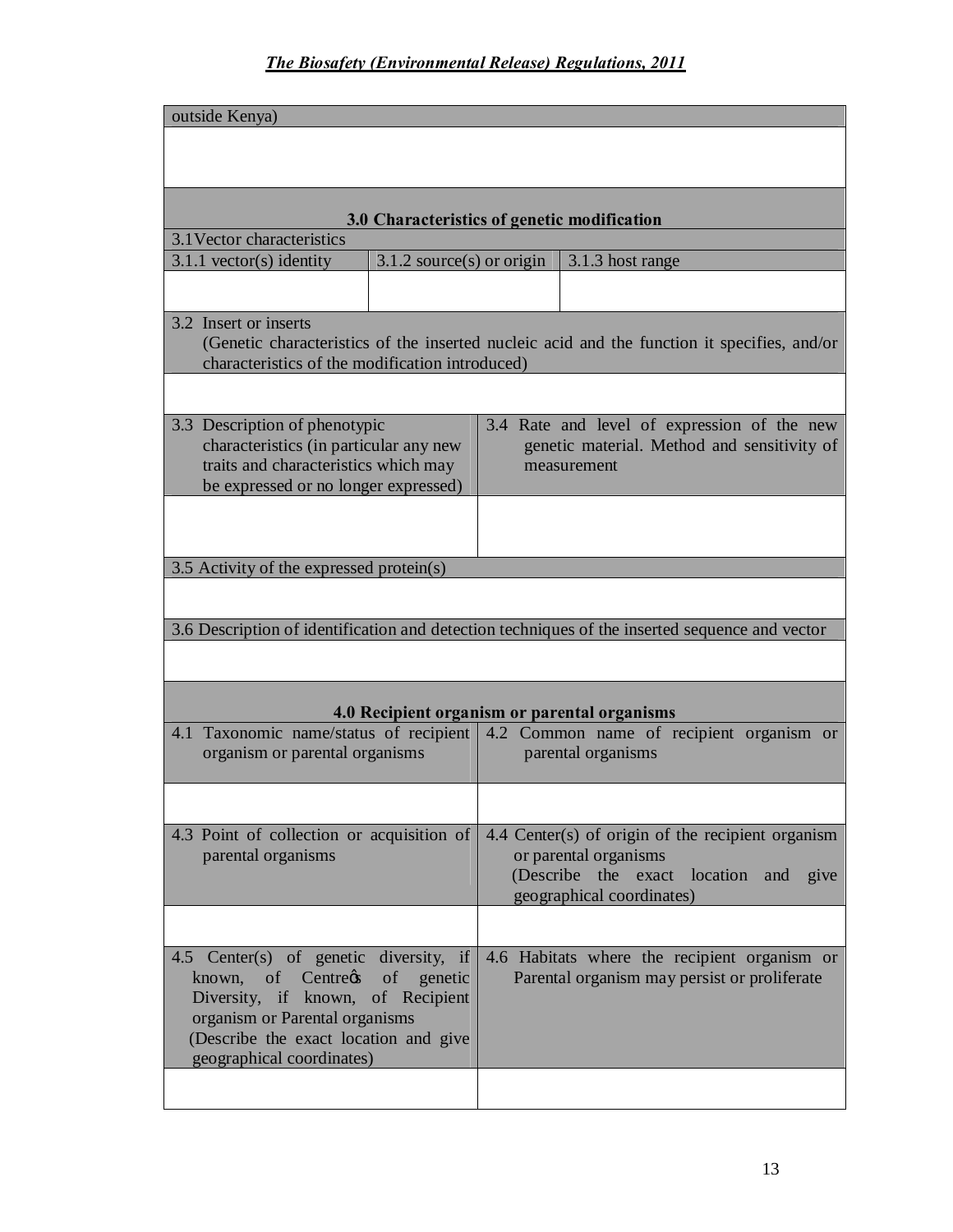| 4.7 Description of the habitat where the genetically modified organism may persist or<br>proliferate                                                                                                                                                                                                                                                                                                                                                                                                           |                                                                                           |  |  |  |  |
|----------------------------------------------------------------------------------------------------------------------------------------------------------------------------------------------------------------------------------------------------------------------------------------------------------------------------------------------------------------------------------------------------------------------------------------------------------------------------------------------------------------|-------------------------------------------------------------------------------------------|--|--|--|--|
|                                                                                                                                                                                                                                                                                                                                                                                                                                                                                                                |                                                                                           |  |  |  |  |
|                                                                                                                                                                                                                                                                                                                                                                                                                                                                                                                | 5.0 Donor organism(s)                                                                     |  |  |  |  |
| 5.1 Taxonomic name/status of the donor 5.2 Common name of<br>organism or parental organisms                                                                                                                                                                                                                                                                                                                                                                                                                    | donor organism                                                                            |  |  |  |  |
|                                                                                                                                                                                                                                                                                                                                                                                                                                                                                                                |                                                                                           |  |  |  |  |
| 5.3 Point of collection or acquisition of<br>donor organism (Describe the exact<br>location and geographical<br>coordinates)                                                                                                                                                                                                                                                                                                                                                                                   | 5.4 Biological characteristics of donor organisms                                         |  |  |  |  |
|                                                                                                                                                                                                                                                                                                                                                                                                                                                                                                                |                                                                                           |  |  |  |  |
|                                                                                                                                                                                                                                                                                                                                                                                                                                                                                                                | 6.0 Intended use and receiving environment                                                |  |  |  |  |
| products                                                                                                                                                                                                                                                                                                                                                                                                                                                                                                       | 6.1 Description of the proposed deliberate release, including the purpose(s) and foreseen |  |  |  |  |
|                                                                                                                                                                                                                                                                                                                                                                                                                                                                                                                |                                                                                           |  |  |  |  |
| 6.2 Foreseen dates of the release                                                                                                                                                                                                                                                                                                                                                                                                                                                                              | 6.3 Quantities of genetically modified organisms<br>to be released                        |  |  |  |  |
|                                                                                                                                                                                                                                                                                                                                                                                                                                                                                                                |                                                                                           |  |  |  |  |
| 6.4 Suggested method(s) for safe handling, transport and storage during release                                                                                                                                                                                                                                                                                                                                                                                                                                |                                                                                           |  |  |  |  |
|                                                                                                                                                                                                                                                                                                                                                                                                                                                                                                                |                                                                                           |  |  |  |  |
| 6.5 History and results of previous environmental releases, as well as uses of the genetically<br>modified organism -<br>(country, region, dates of releases especially at different scales and in different<br>ecosystems, any adverse effects on the health of human, animal and plant, and<br>environment)                                                                                                                                                                                                  |                                                                                           |  |  |  |  |
|                                                                                                                                                                                                                                                                                                                                                                                                                                                                                                                |                                                                                           |  |  |  |  |
| 6.6 Intended use of the Genetically<br>6.7 Receiving environment<br>(Information on the<br>modified organism<br>location, geographical,<br>(Information relating to the intended use<br>climatic and ecological characteristics, including<br>of the genetically modified organism,<br>relevant information on biological diversity and<br>including new or changed use compared<br>centres of origin of the likely potential receiving<br>to the recipient organism or parental<br>environment)<br>organisms) |                                                                                           |  |  |  |  |
|                                                                                                                                                                                                                                                                                                                                                                                                                                                                                                                |                                                                                           |  |  |  |  |
| 7.1 Detection/Identification method of the genetically modified organisms                                                                                                                                                                                                                                                                                                                                                                                                                                      | 7.0 Risk assessment summary (Cite references)                                             |  |  |  |  |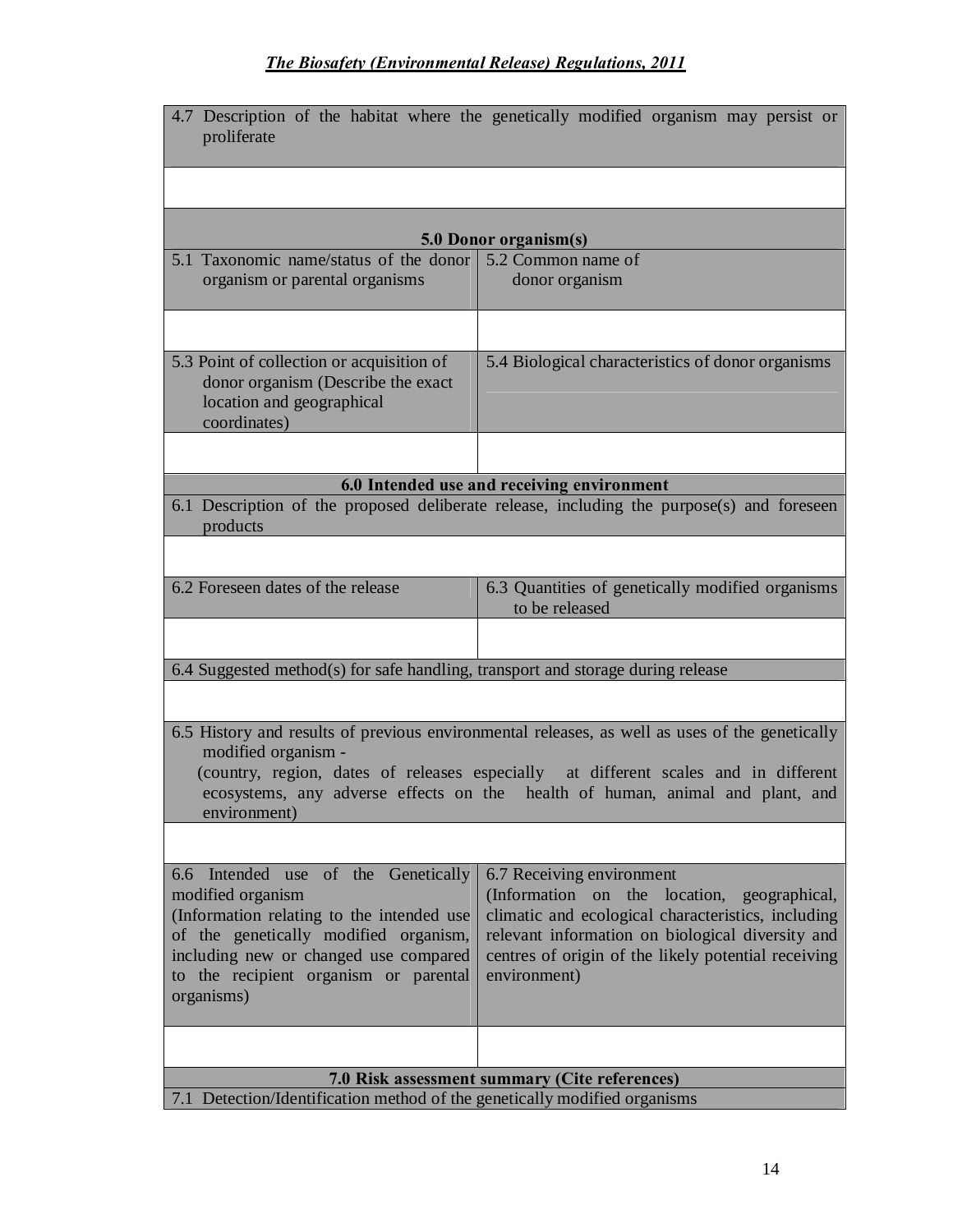|              |  |  | (Suggested detection and identification methods and their specificity, sensitivity and |
|--------------|--|--|----------------------------------------------------------------------------------------|
| reliability) |  |  |                                                                                        |

7.2 Evaluation of the likelihood of adverse effects

 (An evaluation of the likelihood of these adverse effects being realized, taking into account the level and kind of exposure of the likely potential to the health of human, plant and animal, and the receiving environment to the genetically modified organism)

7.3 Evaluation of the consequences

(An evaluation of the consequences should these adverse effects be realized)

7.4 Overall risk

(An estimation of the overall risk posed by the genetically modified organism based on the evaluation of the likelihood and consequences of the identified adverse effects being realized)

7.5 Recommendation

(A recommendation as to whether or not the risks are acceptable or manageable, including, where necessary, identification of strategies to manage these risks)

7.6 Information on post release monitoring and emergency response plans (describe post release monitoring methods, recall procedures)

### **8.0 Additional information**

8.1 Availability of detailed risk assessment information (Please indicate whether more details on the risk assessment are available and how they can be accessed)

8.2 Any other relevant information

8.3 Additional notes

#### **PART B**

### **1.0 General information**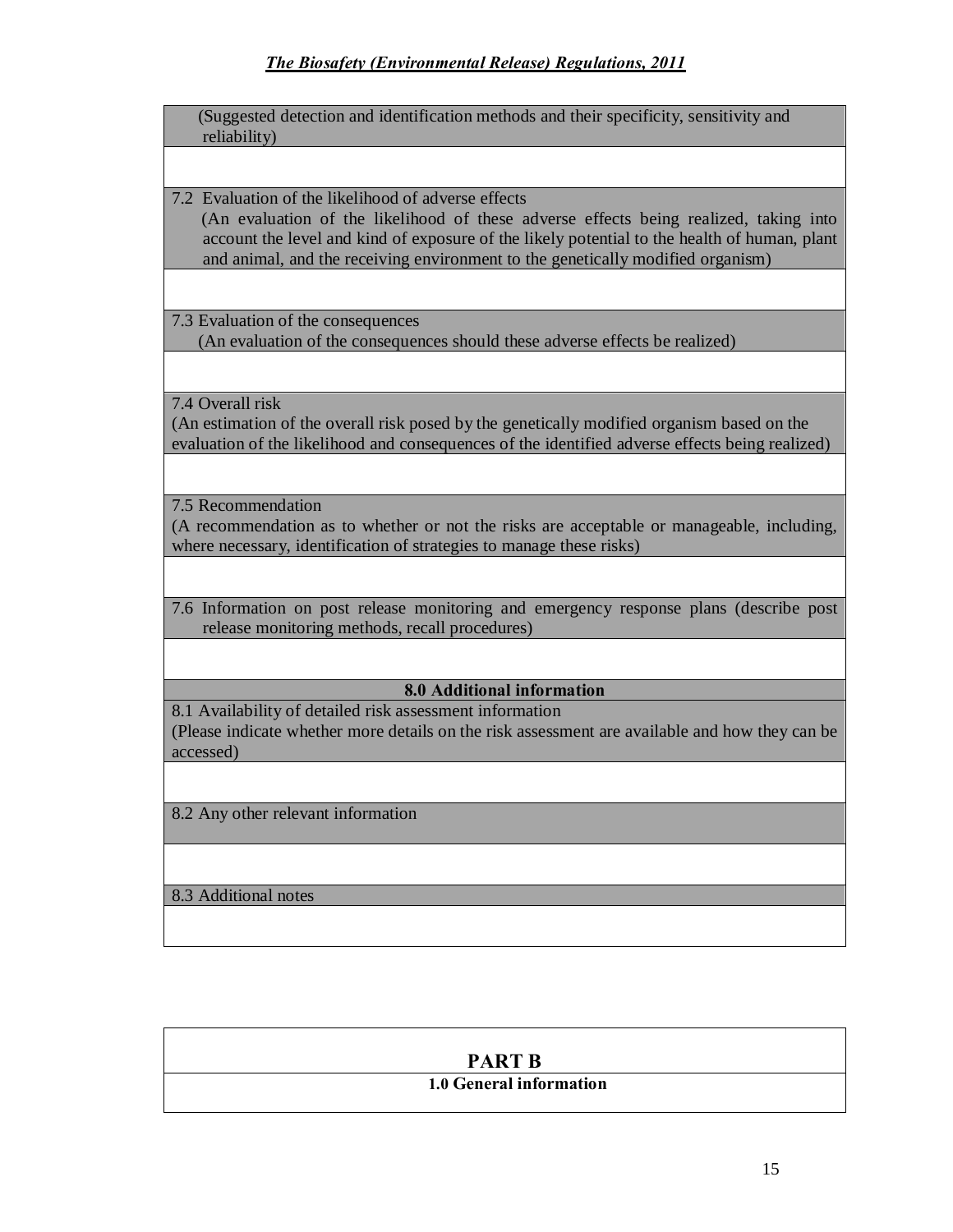| 1.1 Name or names, as appropriate, and<br>surname (trade company), if the applicant is the<br>natural person authorised to operate a business                                        | 1.2 Title (trade company) and the legal form, if the<br>applicant is legal person                                                                                                                        |  |  |  |
|--------------------------------------------------------------------------------------------------------------------------------------------------------------------------------------|----------------------------------------------------------------------------------------------------------------------------------------------------------------------------------------------------------|--|--|--|
|                                                                                                                                                                                      |                                                                                                                                                                                                          |  |  |  |
| 1.3 Nationality (in case of natural persons)                                                                                                                                         | 1.4 Place of business (in case of legal persons) or<br>place of business and place of residence (in case of<br>natural persons                                                                           |  |  |  |
|                                                                                                                                                                                      |                                                                                                                                                                                                          |  |  |  |
| 1.5 Company registration number (if assigned                                                                                                                                         | 1.6 Tax identification number (if assigned)                                                                                                                                                              |  |  |  |
|                                                                                                                                                                                      |                                                                                                                                                                                                          |  |  |  |
| 1.7 Subject of activity                                                                                                                                                              | 1.8 Name of person(s), who represents a statutory<br>body of the applicant, including the manner of acting<br>on behalf of the applicant (in case of legal persons),<br>as appropriate                   |  |  |  |
|                                                                                                                                                                                      |                                                                                                                                                                                                          |  |  |  |
| 1.9 Address of residence                                                                                                                                                             | 1.10 Contact address                                                                                                                                                                                     |  |  |  |
|                                                                                                                                                                                      |                                                                                                                                                                                                          |  |  |  |
| 1.12 Fax number<br>1.11 Telephone number                                                                                                                                             | 1.13 E-mail                                                                                                                                                                                              |  |  |  |
|                                                                                                                                                                                      |                                                                                                                                                                                                          |  |  |  |
|                                                                                                                                                                                      | 2.0 Information on the genetically modified organism                                                                                                                                                     |  |  |  |
| 2.1 Name of each constituent genetically<br>modified organism contained in a package                                                                                                 | 2.2 Origin of each constituent genetically modified<br>organism contained a package                                                                                                                      |  |  |  |
|                                                                                                                                                                                      |                                                                                                                                                                                                          |  |  |  |
| 2.3 The properties of each constituent genetically modified organism contained in a package                                                                                          |                                                                                                                                                                                                          |  |  |  |
|                                                                                                                                                                                      | 2.0 Purpose and procedure of the placing of genetically modified organism                                                                                                                                |  |  |  |
| 3.1 The purpose of placing of the genetically modified organism on the market                                                                                                        |                                                                                                                                                                                                          |  |  |  |
|                                                                                                                                                                                      |                                                                                                                                                                                                          |  |  |  |
| 3.2 Date of expected commencement of the<br>placing genetically modified organism<br>on the market and its binding schedule<br>(details and the periods of the individual<br>stages) | 3.3 Expected amount of the genetically modified<br>organism that will be used in the individual stages<br>including information on whether the production<br>comes from Kenya or whether it is imported. |  |  |  |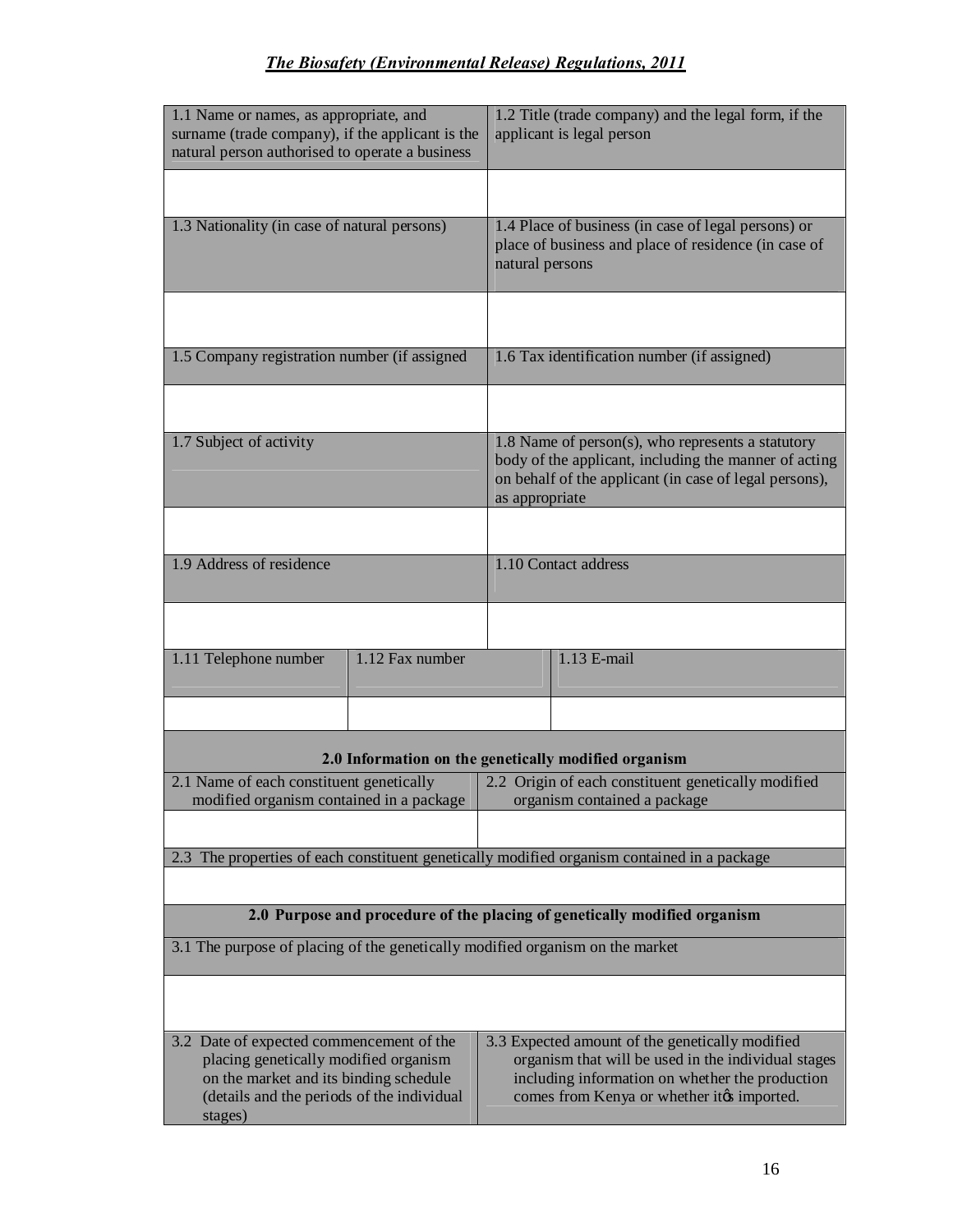| 4.0 Summary of the Risk assessment of genetically modified organism to be placed on the market                                                                                       |  |  |  |
|--------------------------------------------------------------------------------------------------------------------------------------------------------------------------------------|--|--|--|
|                                                                                                                                                                                      |  |  |  |
| 5.0 Information, data or results from placing on the market if any, of the same genetically modified<br>organism previously or currently applied for or carried out by the applicant |  |  |  |
|                                                                                                                                                                                      |  |  |  |
| 5.1 Additional information                                                                                                                                                           |  |  |  |
|                                                                                                                                                                                      |  |  |  |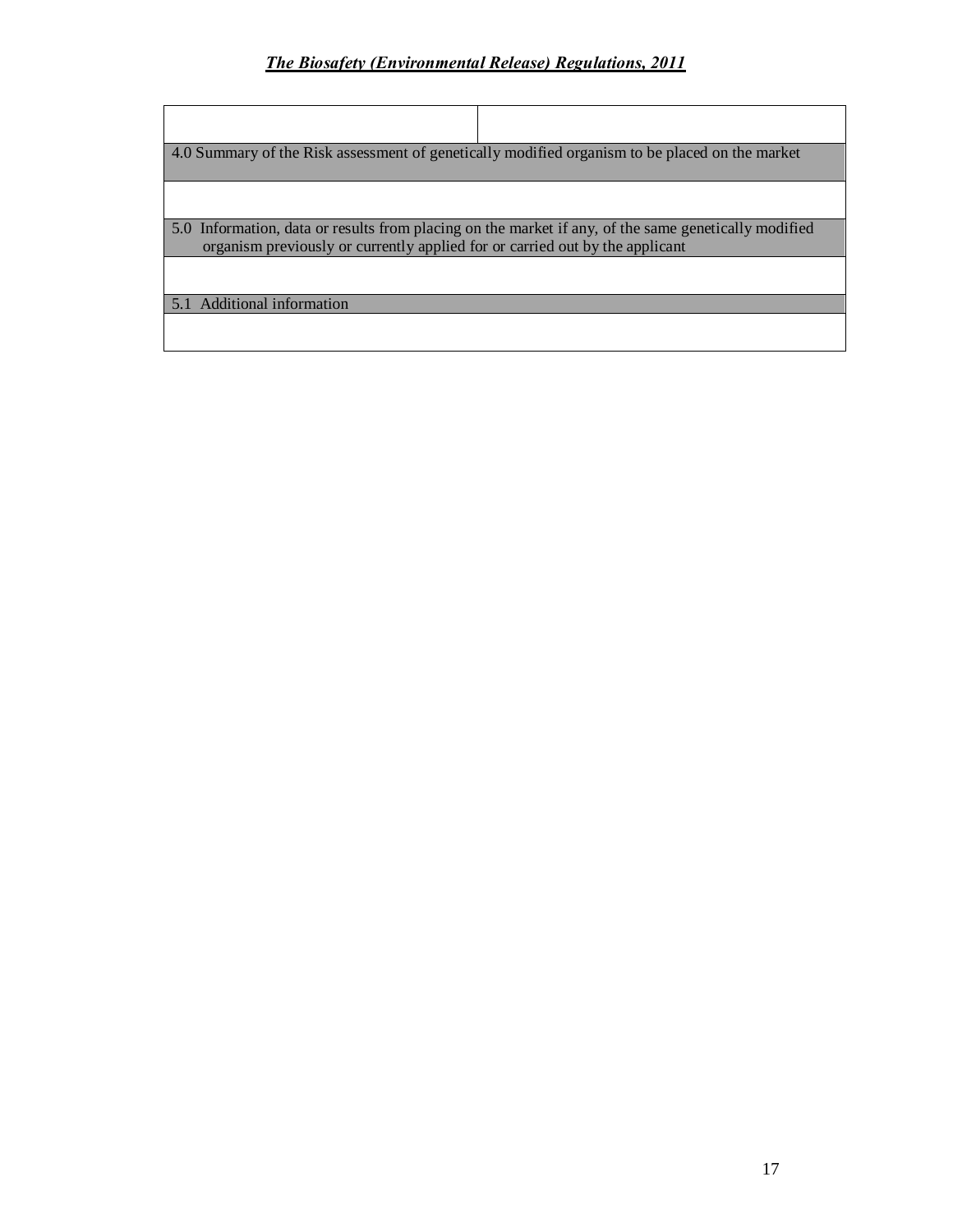### **DECLARATION BY APPLICANT**

I, i i i i i i i i i i of P.O. Box No. i i i i i of (Company/ Institution)  $\mathbf{i}$   $\mathbf{i}$   $\mathbf{j}$   $\mathbf{j}$   $\mathbf{k}$   $\mathbf{k}$   $\mathbf{k}$   $\mathbf{k}$   $\mathbf{k}$   $\mathbf{k}$   $\mathbf{k}$   $\mathbf{k}$   $\mathbf{k}$   $\mathbf{k}$   $\mathbf{k}$   $\mathbf{k}$   $\mathbf{k}$   $\mathbf{k}$   $\mathbf{k}$   $\mathbf{k}$   $\mathbf{k}$   $\mathbf{k}$   $\mathbf{k}$   $\mathbf{k}$   $\mathbf{k}$   $\mathbf{k}$   $\mathbf{k}$   $\mathbf{k$ knowledge and belief the particulars given in this application are true and correct.

| Declared by |        |                  |
|-------------|--------|------------------|
| this        | day of | <b>DECLARANT</b> |
| at          |        |                  |

Before me Commissioner for Oaths/Magistrate/Judge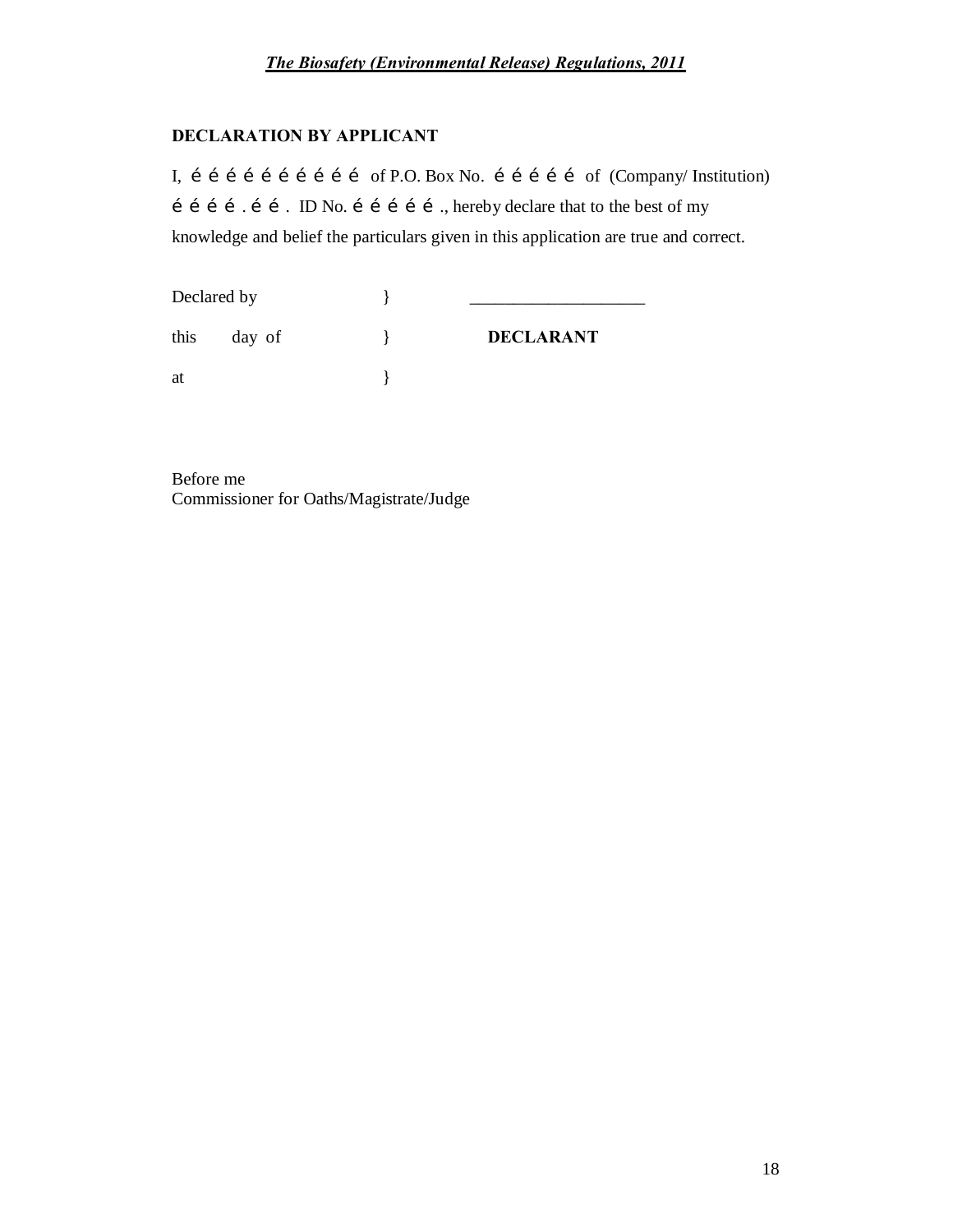## **SECOND SCHEDULE ... (r 9 (1))**

### **THE NATIONAL BIOSAFETY AUTHORITY**

#### **APPROVAL FOR ENVIRONMENTAL RELEASE/PLACING ON THE MARKET\* OF A GENETICALLY MODIFIED ORGANISMS**

| APPROVAL NUMBER                                                                                                                                                                                                                                                                                                                                                                                                              |                            | DATE OF ISSUE |  |  |  |
|------------------------------------------------------------------------------------------------------------------------------------------------------------------------------------------------------------------------------------------------------------------------------------------------------------------------------------------------------------------------------------------------------------------------------|----------------------------|---------------|--|--|--|
|                                                                                                                                                                                                                                                                                                                                                                                                                              |                            |               |  |  |  |
| In accordance with Regulation 9 of the Biosafety (Environmental Release) Regulations, of<br>the Biosafety Act 2009, approval is hereby granted for environmental release/placing on<br>the market* of the genetically modified organism herein stated. The approval is granted to<br>the applicant/research institution* mentioned in this approval.<br>Name of the Applicant/ Research Institution<br>Scope of the approval |                            |               |  |  |  |
| Identity of the genetically modified organism                                                                                                                                                                                                                                                                                                                                                                                |                            |               |  |  |  |
| Specification of the genetic modification                                                                                                                                                                                                                                                                                                                                                                                    |                            |               |  |  |  |
| Purpose                                                                                                                                                                                                                                                                                                                                                                                                                      |                            |               |  |  |  |
| This approval is granted with to the following requirements:                                                                                                                                                                                                                                                                                                                                                                 |                            |               |  |  |  |
|                                                                                                                                                                                                                                                                                                                                                                                                                              |                            |               |  |  |  |
|                                                                                                                                                                                                                                                                                                                                                                                                                              |                            |               |  |  |  |
|                                                                                                                                                                                                                                                                                                                                                                                                                              |                            |               |  |  |  |
|                                                                                                                                                                                                                                                                                                                                                                                                                              |                            |               |  |  |  |
| This approval is granted with the following monitoring requirements:                                                                                                                                                                                                                                                                                                                                                         |                            |               |  |  |  |
|                                                                                                                                                                                                                                                                                                                                                                                                                              |                            |               |  |  |  |
|                                                                                                                                                                                                                                                                                                                                                                                                                              |                            |               |  |  |  |
| $3.$ $\overline{\phantom{a}}$                                                                                                                                                                                                                                                                                                                                                                                                |                            |               |  |  |  |
|                                                                                                                                                                                                                                                                                                                                                                                                                              |                            |               |  |  |  |
| Place:                                                                                                                                                                                                                                                                                                                                                                                                                       | Name:                      |               |  |  |  |
|                                                                                                                                                                                                                                                                                                                                                                                                                              |                            |               |  |  |  |
| Signature:                                                                                                                                                                                                                                                                                                                                                                                                                   |                            |               |  |  |  |
| Date                                                                                                                                                                                                                                                                                                                                                                                                                         |                            |               |  |  |  |
|                                                                                                                                                                                                                                                                                                                                                                                                                              | The Chief Executive Office |               |  |  |  |
| National Biosafety Authority                                                                                                                                                                                                                                                                                                                                                                                                 |                            |               |  |  |  |
|                                                                                                                                                                                                                                                                                                                                                                                                                              |                            |               |  |  |  |

N.B. - the applicant shall make samples available to the Authority on request

-This approval is not transferrable

\* - Please delete as appropriate